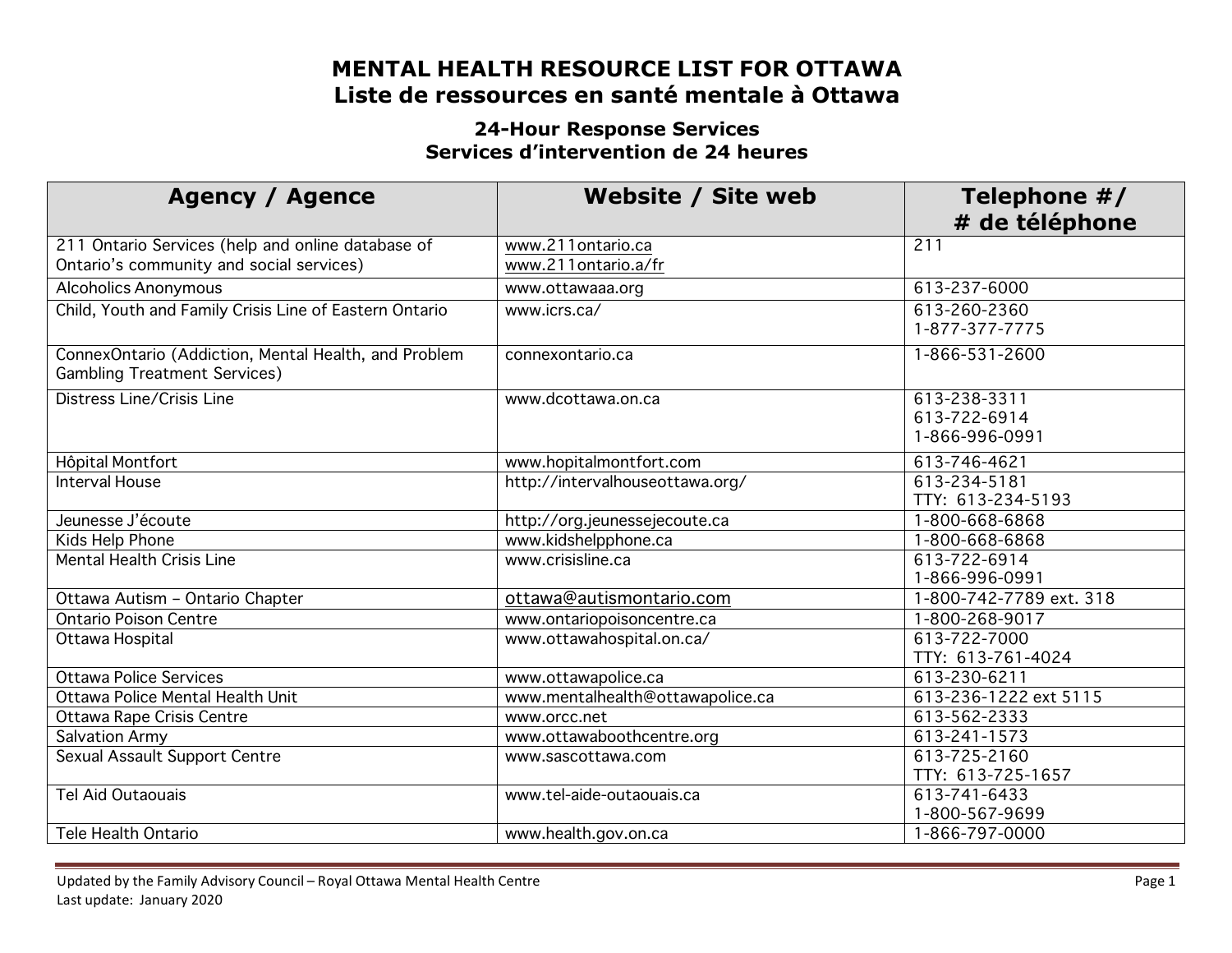# **Walk-in Counselling Centres Ottawa Cliniques de counseling sans rendez-vous**

| <b>Agency / Agence</b>           | Website / Site web           | Telephone $#/$<br># de téléphone |
|----------------------------------|------------------------------|----------------------------------|
| <b>Family Services of Ottawa</b> | www.familyservicesottawa.org | 613-725-3601                     |
| Jewish Services Family of Ottawa | www.jfsottawa.com            | 613-722-2225                     |
| <b>Catholic Family Services</b>  | www.cfsottawa.ca             | 613-233-8478                     |

#### **Support Resources Ressources de soutien**

| <b>Agency / Agence</b>                             | <b>Website / Site web</b>    | Telephone #/<br># de téléphone |
|----------------------------------------------------|------------------------------|--------------------------------|
| <b>Alcoholics Anonymous</b>                        | www.ottawaaa.org             | 613-237-6000                   |
| A.P.P.L.E. (a post psychiatric leisure experience) | www.appledropin.com          | 613-238-1209                   |
| Aspirations                                        | www.autismontario.com/ottawa | 613-230-3605                   |
| Borderline Personality Disorder (Ottawa Network)   | https://on-bpd.ca            | n/a                            |
| Canadian Mental Health Association -               | www.cmhaottawa.ca            | 613-737-7791                   |
| Ottawa Branch                                      |                              |                                |
| <b>Hopewell Eating Disorders Support Centre</b>    | www.hopewell.ca              | 613-241-3428                   |
| Mood Disorders Ottawa (MDO) Mutual Support Group   | www.mooddisordersottawa.ca   | 613-526-5406                   |
| The Oasis in Kanata                                | www.theoasiskanata.ca        | 613-435-1100                   |
| Obsessive Compulsive Disorder (OCD)                | www.ocdottawa.com            | n/a                            |
| Parent Support Group                               |                              |                                |
| Ottawa Al-Anon and Alateen Family Groups           | www.al-anon-ottawa.ca        | 613-860-3431                   |
| Ottawa Peer Recovery Centre (OPRC)                 | www.ottawapeerrecovery.com   | 613-710-6772                   |
| Ottawa Salus                                       | www.salusottawa.org          | 613-729-0123                   |
| Parents' Lifeline of Eastern Ontario (PLEO) and    | www.pleo.on.ca               | 613-321-3321                   |
| The Source                                         |                              |                                |
| Psychiatric Survivors of Ottawa                    | www.pso-ottawa.ca            | 613-567-4379                   |
| The Recovery Academy                               | www.recoveryacademy.ca       | 1-800-532-4184                 |
| The Well                                           | www.the-well.ca              | 613-594-8861                   |
| Youth Net/Reseau Ado                               | www.youthnet.on.ca           | 613-738-3915                   |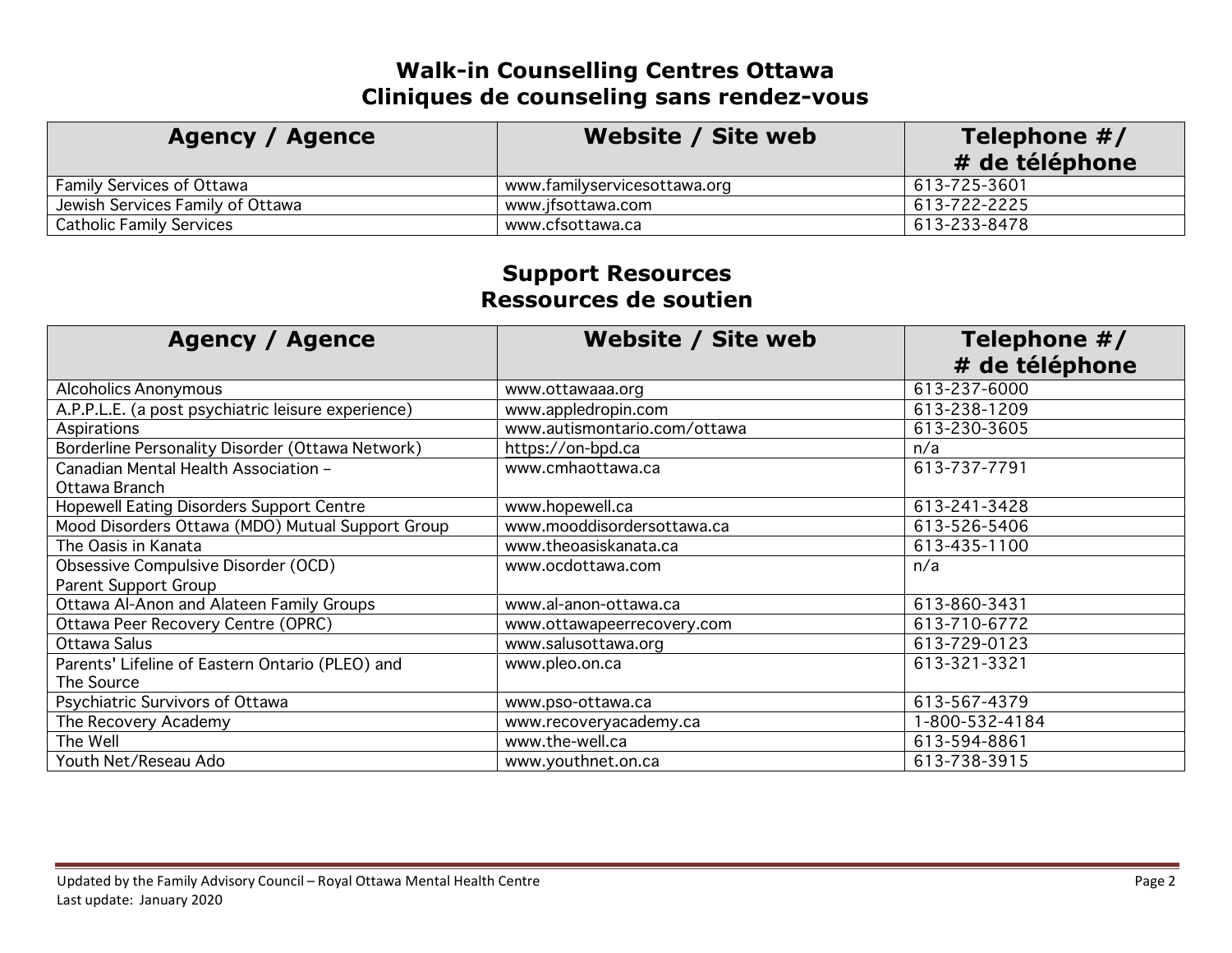## **Addictions Resources Ressources pour la dependence**

| <b>Agency / Agence</b>                             | Website / Site web         | Telephone #/<br># de téléphone |
|----------------------------------------------------|----------------------------|--------------------------------|
| Addictions and Problem Gambling Services of Ottawa | www.sandyhillchc.on.ca     | 613-789-8941                   |
| Amethyst Women's Addictions Centre                 | http://amethyst-ottawa.org | 613-563-0363                   |
| <b>Empathy House</b>                               | www.empathyhouse.com       | 613-730-7319                   |
| <b>Elizabeth Fry Society</b>                       | www.efryottawa.com         | 613-237-7427                   |
| Harvest House                                      | www.harvesthouse.org       | 613-521-9114                   |
| LESA (Lifestyle Enrichment for Senior Adults)      | www.centretownchc.org      | 613-233-5430                   |
| Maison Fraternité                                  | www.maisonfraternite.ca    | 613-741-2523                   |
| Ottawa Withdrawal Management Centre                | http://www.cgso.ca/        | 613-241-1525                   |
| Rideauwood Addiction and Family Services           | www.rideauwood.org         | 613-724-4881                   |
| The Royal                                          | www.theroyal.ca            | 613-722-6521                   |
| <b>Serenity Renewal for Families</b>               | www.serenityrenewal.ca/    | 613-523-5143                   |
| Sobriety House                                     | www.sobrietyhouse.ca       | 613-233-0828                   |

#### **Youth Specialized Services Services spécialisés pour la jeunesse**

| <b>Agency / Agence</b>                 | Website / Site web         | Telephone #/<br># de téléphone |
|----------------------------------------|----------------------------|--------------------------------|
| Children's Hospital of Eastern Ontario | www.cheo.on.ca             | 613-737-7600                   |
| Crossroad Children's Centre            | www.crossroadschildren.ca  | 613-723-1623                   |
| Dave Smith Youth Treatment Centre      | www.davesmithcentre.org    | 613-594-8333                   |
| Roberts/Smart Centre                   | www.robertssmartcentre.com | 613-728-1946                   |
| The Royal                              | www.theroyal.ca            | 613-722-6521                   |

## **Specialized Geriatric Services Services spécialisés pour la gérotonpsychiatry**

| Agency / Agence                                   | Website / Site web | Telephone $#/$<br># de téléphone |
|---------------------------------------------------|--------------------|----------------------------------|
| Geriatric Psychiatry Community Services of Ottawa | www.gpcso.org      | 613-562-9777                     |